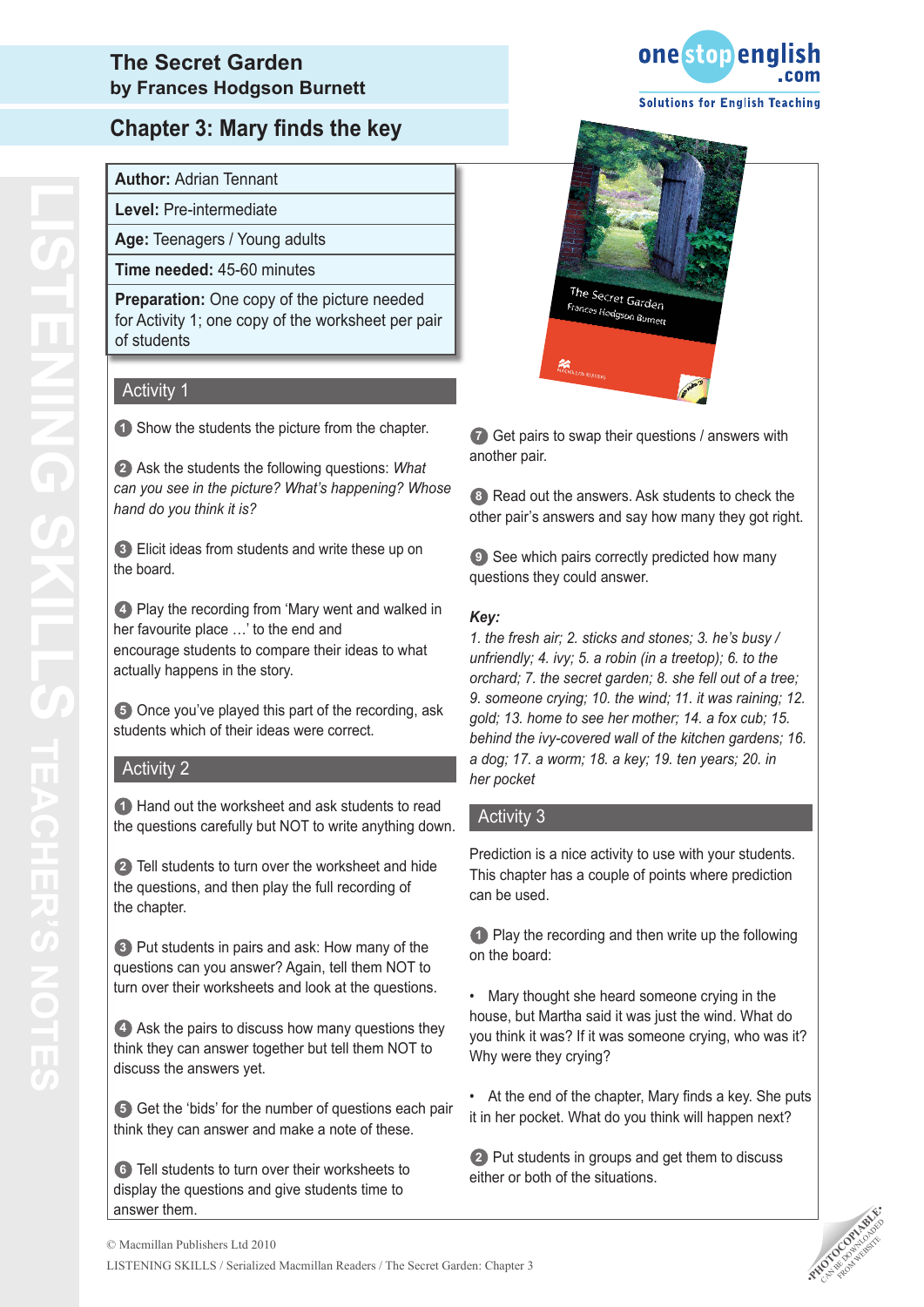

## **Chapter 3: Mary finds the key**

they discussed. Get students to make a note of these so that when they hear information in subsequent chapters they can see who was right.

(@) Aftenwards, ask a few students to make a<br>they discussed. Get students to make a<br>note of these so that when they hear information in<br>subsequent chaptes they can see who was right.<br>Note: It's important to make sure stude **Note:** It's important to make sure students understand that they won't find out if their predictions are correct immediately, but at a later stage. This may at first be a little frustrating, but later on it will help increase the anticipation and motivate them to want to hear more of the story.

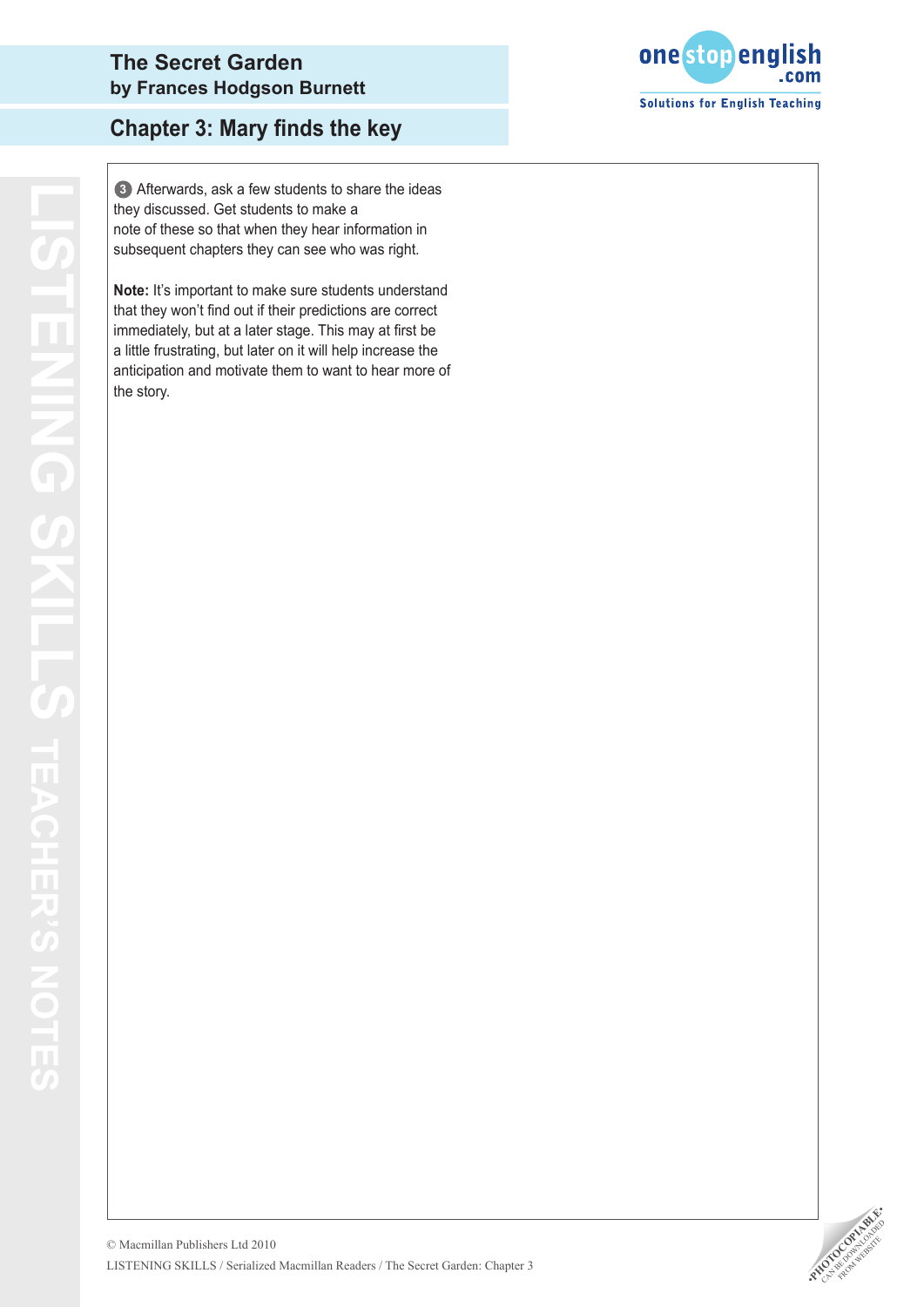## **Chapter 3: Mary finds the key**



| 1 What was making Mary stronger and her cheeks red?             |
|-----------------------------------------------------------------|
| 2 What do Matha's brothers and sisters play with?               |
| Why doesn't Ben Weatherstaff talk to Mary?<br>$\vert 3 \rangle$ |
| 4 What were the walls around the garden covered in?             |
| 5 What did Mary see in the secret garden?                       |
| 6 When Mary saw the robin, where did she run to?                |
| 7 What does Mrs Medlock say nobody should talk about?           |
| How did Mrs Craven die?<br>3                                    |
| <sup>9</sup> What did Mary hear in the house?                   |
| 10 What did Martha say was making the strange noise?            |
| 11 Why couldn't Mary go outside for a few days?                 |
| 12 What colour does the gorse become in spring?                 |
| 13 Where was Martha going on her day off?                       |
| 14 What unusual pet does Martha's brother keep at home?         |
| 45 Where was Mary's favourite place?                            |
| 16 What had been digging a hole in the flowerbeds?              |
| 17 What was the robin looking for?                              |
| 18 What did Mary find in the flowerbed?                         |
| 19 How long did Mary think the key had been buried?             |
| 20 Where did Mary put the key?                                  |

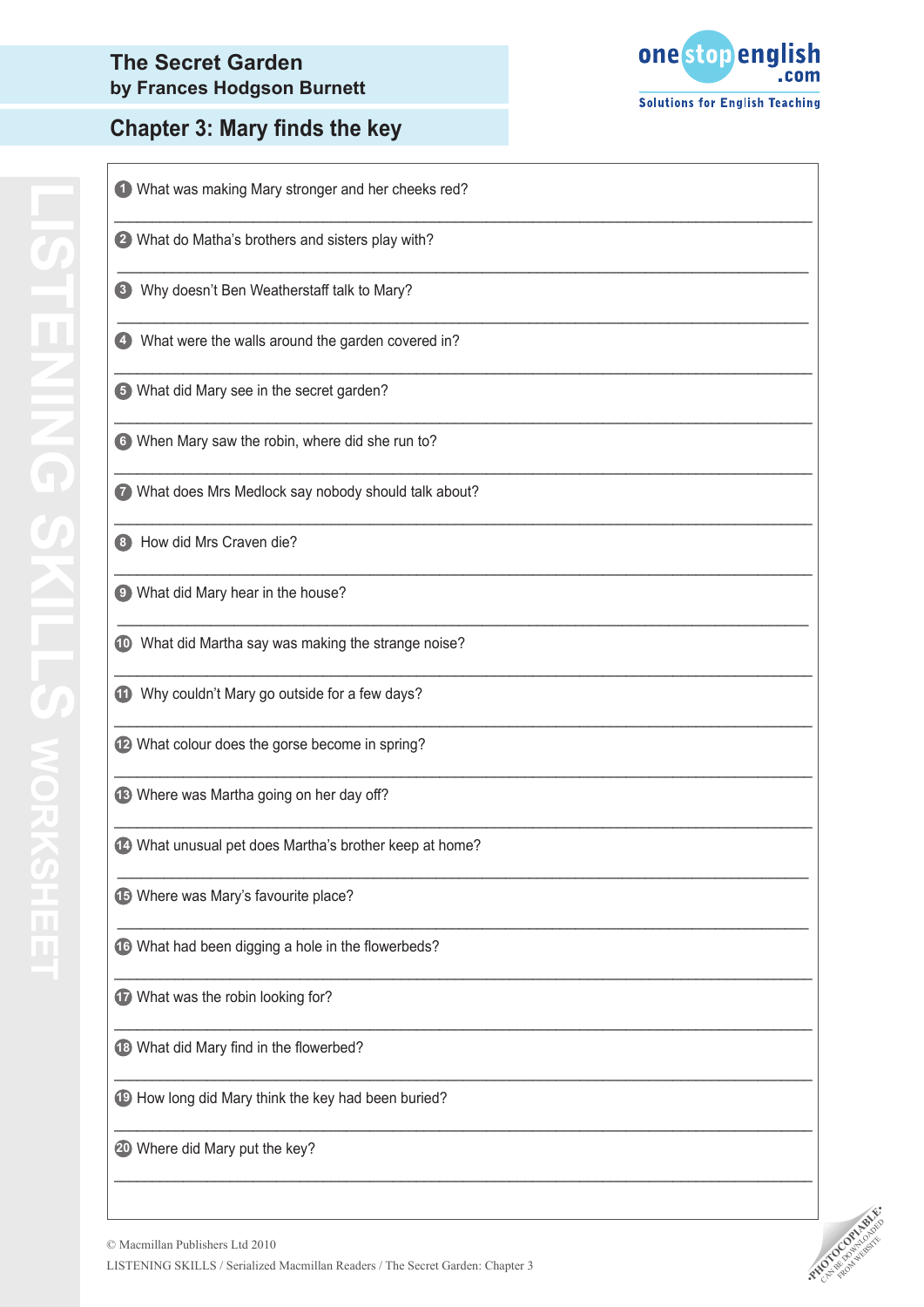### **Chapter 3: Mary finds the key**

### **Transcript**

For the first week or two, every day was exactly the same for Mary. There was nothing for her to do indoors, so after breakfast she went out into the gardens. The wind, which blew down from the moor, was strong and cold. Mary had to run to keep herself warm. She did not know that this was good for her. She did not know that the fresh air was making her thin body stronger and bringing some red colour into her cheeks.



The Secret Garden Frances Hodgson Burnett

 For the first few days, Mary had not eaten the breakfast Martha brought her. But one morning, after several days of running around outside, she woke up with a strange feeling. She realized that for the first time in her life she felt hungry. When Martha brought her breakfast that day, she picked up her spoon and started eating it. And she went on eating until it had all gone.

 'The fresh air of the moor is making you hungry,' said Martha. 'If you play outside every day you'll get bigger and stronger.'

'I don't play,' said Mary. 'I have nothing to play with.'

 'Nothing to play with!' cried Martha. 'Our children play with sticks and stones. They just run about and shout and look at things.'

 Mary did not shout, but she did look at things. She walked round and round the gardens and the park. Sometimes she looked for Ben Weatherstaff, but he was always too busy or too unfriendly to talk to her.

 There was one place that Mary went to more than anywhere else. It was the long walk outside the kitchen gardens. The walls there were covered with ivy. In one part the ivy was so thick it looked as if no one had cut it for years. One morning, Mary was looking at the ivy and thinking about this, when she heard a loud twitter up above. She looked up and saw the robin sitting on a treetop.

 'Oh, it's you!' Mary laughed happily. The first time Mary had seen the robin, he had been sitting on a treetop and she had been standing in the orchard. But looking at him now, she realized that he was sitting on top of the same tree. She looked up at the ivy-covered wall.

 'The robin's in the secret garden again,' she said to herself. 'And this must be the back wall of the garden.'

 Mary ran up to the green door she had gone through the first morning. Then she ran down through the kitchen gardens into the orchard, and looked up above the wall. Sure enough, there was the robin sitting on the treetop. Mary walked along, looking closely at the orchard wall, but there was no door. Then she ran back out to the long ivy-covered wall and looked at that side carefully, too. But there was no door there either.

 'It's very strange,' she said to herself. 'Ben Weatherstaff said there was no door, and he's right. But there must have been a door ten years ago, because Mr Craven buried the key.'

 Mary began to feel very interested in the secret garden. One evening after supper, she sat down in front of the fire and asked Martha a question.

'Why did Mr Craven hate the garden?' she said.

'Are you still thinking about that garden?' said Martha. She came and sat

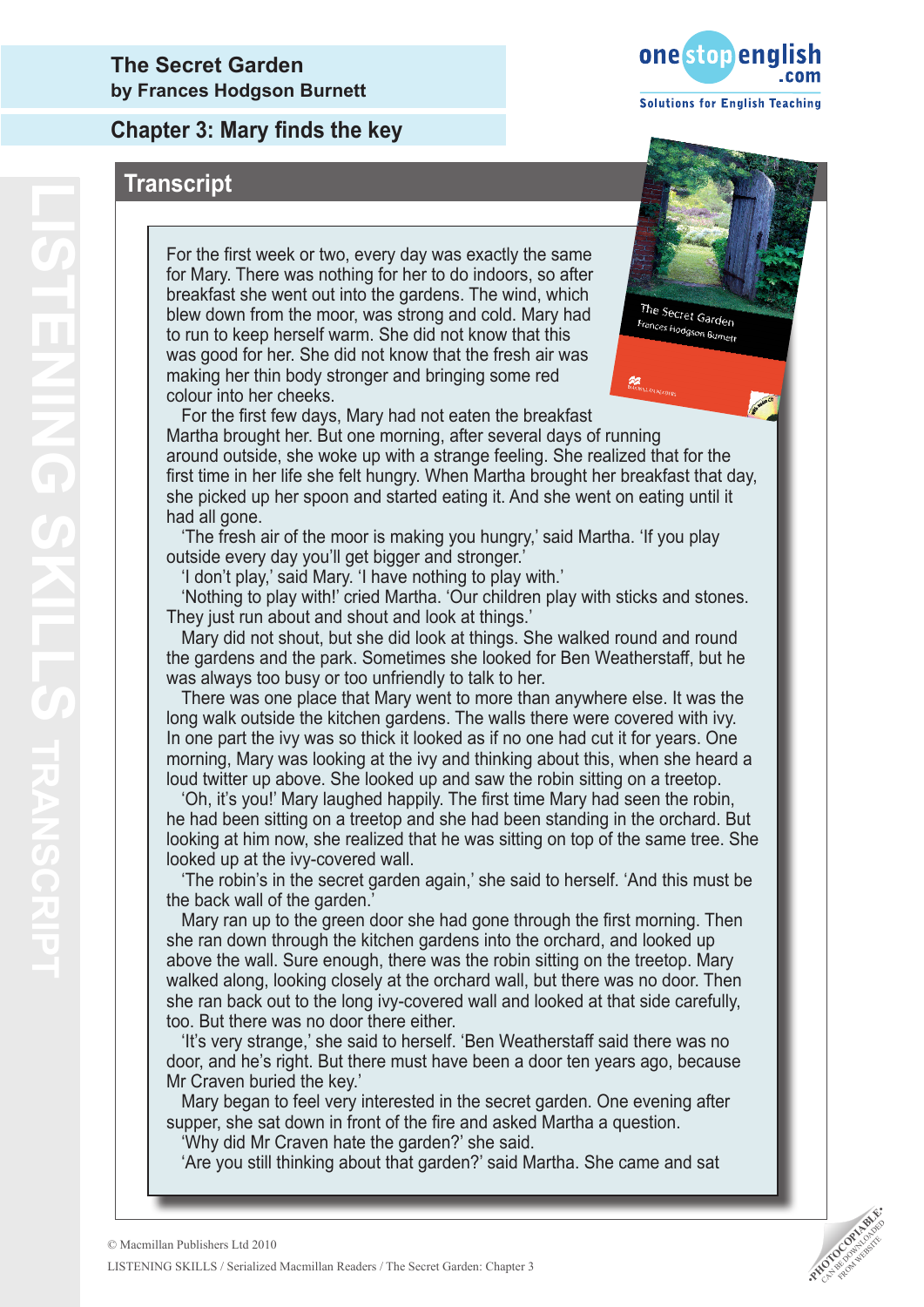**Chapter 3: Mary finds the key**



### **Transcript**

down next to Mary. It was a windy night. There was a low roaring noise as the wind rushed around the house. It beat against the walls and windows.

 'Mrs Medlock says no one should talk about it,' Martha said. 'If it wasn't for that garden, Mr Craven wouldn't be like he is. It was Mrs Craven's garden, and she just loved it. They used to look after it themselves. None of the gardeners were allowed to go in it. Mr and Mrs Craven sat there for hours and hours, reading and talking. There was an old tree with a big branch, and Mrs Craven liked to sit on the branch. But one day when she was sitting on it, the branch broke. She fell to the ground and she was hurt very badly. The next day she died. The doctors thought Mr Craven would go mad and die too. And that's why he hates the garden. No one has been inside since, and no one is allowed to talk about it.'

 All at once Mary felt sorry for Mr Craven. It was the first time she had ever felt sorry for anyone before, and it was a strange feeling. She sat thinking about what Martha had said. Suddenly she realized she could hear a noise. It was a strange sound, as if a child was crying. It was a long way away, but she was sure that it was inside the house. She turned round and looked at Martha. 'Can you hear someone crying?' she said.

Martha suddenly looked confused. 'It's just the wind,' she replied quickly. 'The wind makes such strange noises. Sometimes it sounds as if someone is lost on the moor.'

 But Martha seemed worried about something. Mary stared at her. She was sure that the noise she had heard was not the wind. She did not believe that Martha was telling the truth.

It rained for the next few days, and Mary could not go outside. But one morning she woke and sat up in bed immediately.

\_\_\_\_\_\_\_\_\_\_\_\_\_\_\_\_\_\_\_\_\_\_\_\_\_\_\_\_\_\_\_\_\_\_\_\_\_\_\_

 'Look at the moor! Look at the moor!' she called to Martha. The rain had stopped and the wind had blown the clouds away. There was a deep blue sky high above the moor. Mary had never seen such a blue sky.

'Yes,' said Martha cheerfully. 'The spring is coming.'

 'I thought perhaps it always rained or looked dark in England,' Mary said. 'Oh no,' replied Martha. 'Yorkshire's the sunniest place on earth when it's sunny. Just wait till the gorse turns gold and the heather flowers. Then the heather looks like purple bells, and it's full of butterflies. You'll want to get out there first thing in the morning and stay out there all day, just like our Dickon!'

 Martha went on cleaning out the fireplace. 'I'm going across the moor today,' she said. 'It's my day off and I'm going home to see my mother. Oh, I am glad!'

 Mary had started to rather enjoy listening to Martha talk about her family. She especially liked to hear about Martha's mother and Dickon. When Martha told stories about what 'Mother' had done, they always sounded comfortable.

'I think I like your mother,' said Mary.

 'Everyone likes my mother,' Martha replied. 'She's so sensible and hard-working, and friendly and clean.'

 'I like Dickon too,' said Mary. 'And I've never seen him.'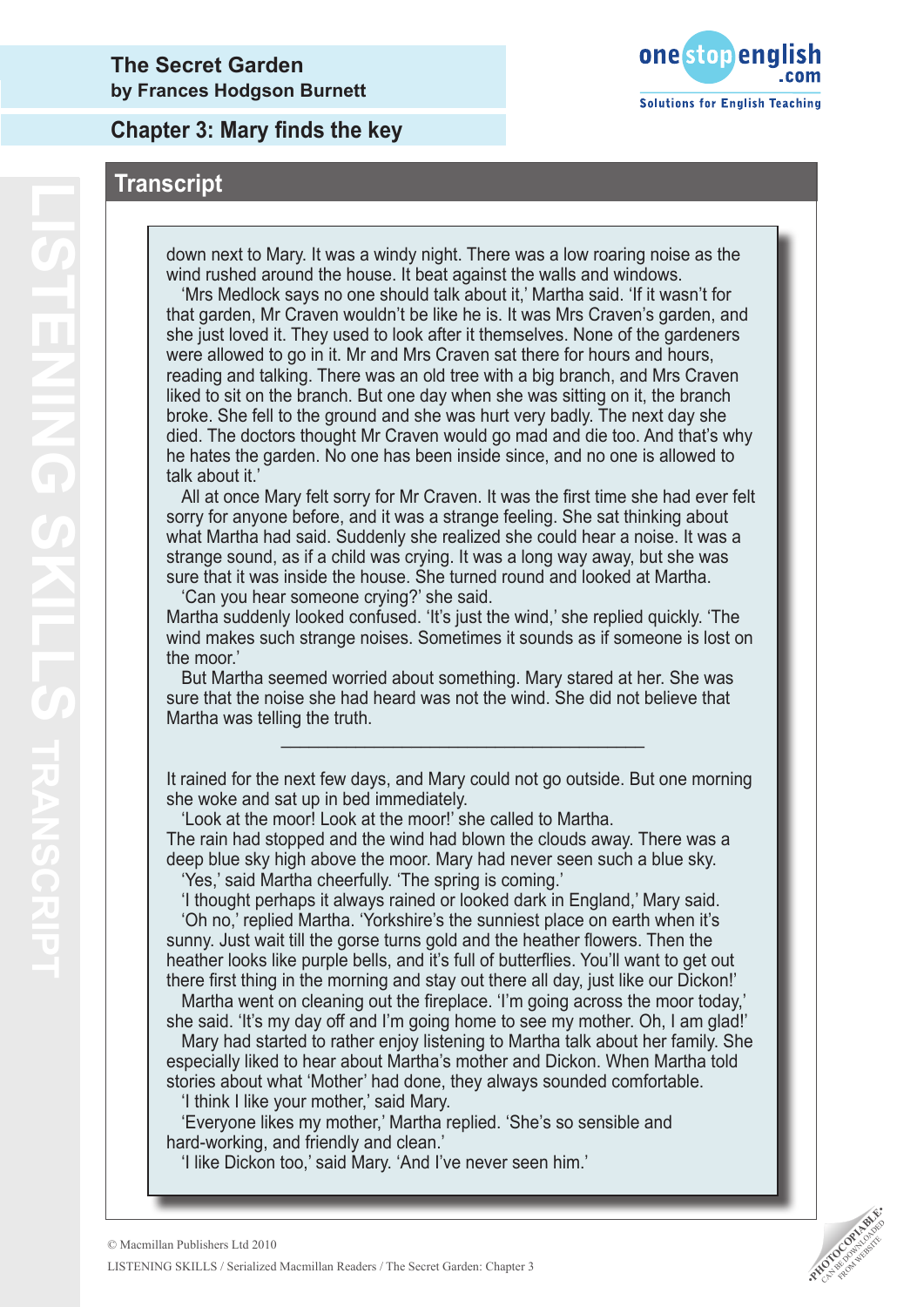**Chapter 3: Mary finds the key**





 'Well,' said Martha, 'I've told you that the birds and the sheep and ponies like him … He's even got a little fox cub that he keeps at home. And a crow that flies about with him everywhere. Everyone likes Dickon, even the animals.'

 After Martha had gone home, Mary felt lonelier than ever. She went out and ran round and round the fountain. And after that she felt a little better. Then she went into the kitchen garden and found Ben Weatherstaff working there. Even he seemed more cheerful on this beautiful morning.

 'Springtime's coming,' he said. 'Things are beginning to happen in the flower gardens, down there in the dark. You'll see bits of green starting to stick out of the earth soon.'

'What will they be?' asked Mary.

 'Crocuses and snowdrops and daffodils,' said Ben. 'You watch them. They'll grow a little bit more every day.'

 At that moment, the robin flew down and hopped around near Mary's feet. 'Do you think he remembers me?' she asked Ben Weatherstaff.

 'Of course he does!' he replied. 'He's never seen a little girl in the garden before, and he's trying to find out all about you.'

 As Mary slowly walked away, she was thinking. She had begun to like the garden. And she had begun to like the robin, and Dickon, and Martha's mother. She was starting to like Martha, too. That felt like a lot of people for someone who had never really liked anyone before.

 Mary went and walked in her favourite place, behind the long ivy-covered wall at the back of the kitchen gardens. And that was when the most interesting and exciting thing happened to her. She heard a twitter, looked down and saw the robin. He was hopping about on the earth. She knew that he had followed her, and she felt so pleased that she trembled a little.

'You do remember me!' she cried. 'You do!'

 The robin hopped among the bushes in the flower-bed. A dog had been digging a hole there, and the robin stopped to look for a worm in the earth. As Mary watched the robin, she noticed an old metal ring half-buried in the earth where the dog had been digging. When the robin flew up into a tree nearby, she reached down and picked the ring up. But it wasn't just a ring. It was an old key, and it looked as if it had been buried for a long time.

 Mary stood up and looked at it. She felt almost frightened. 'Perhaps it has been buried for ten years,' she said in a whisper. 'Perhaps it is the key to the garden!' Suddenly she felt very excited. What would the garden look like now, after being shut up for so many years? If she could find the door, she could go into it every day. Nobody would know where she was. She liked that idea very much.

 Mary put the key in her pocket and walked slowly up and down beside the wall. But the only thing she could see was thick ivy. She felt disappointed. But she decided to keep the key in her pocket. Then if she did find the hidden door, she would be ready.